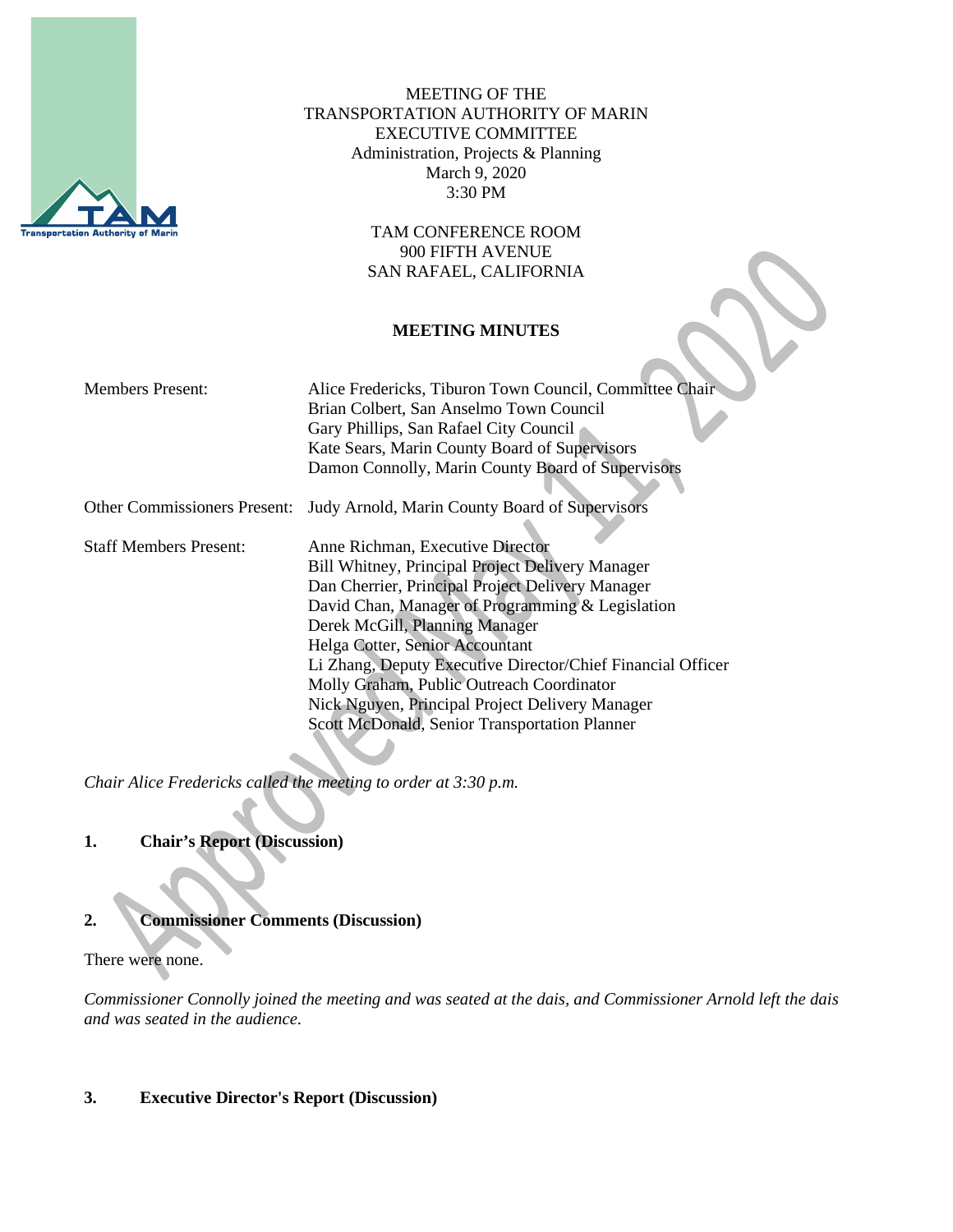TAM APP Executive Committee Meeting Page 2 of 5 March 9, 2020

Executive Director (ED) Anne Richman reported that the California Energy Commission (CEC) has accepted a second phase application for matching state funds for EV (electric vehicle) charging installation. She stated that MCE is coordinating the application, which could result in TAM and other agencies each receiving \$80,000 over a 3-year period.

ED Richman also reported that the Town of Corte Madera has acquired 3 new Kia Niro EVs and has plans to install electric charging stations using funds from TAM's Alternative Fuel and Electric Vehicle Program.

ED Richman reported on the State Route (SR) 37 Policy Committee meeting on March 5, 2020, where action was taken to request \$3.3 billion from the FASTER (Freedom, Affordability, Speed, Transparency, Equity, Reliability) measure and to provisionally endorse SB 1408, which would authorize tolling for SR 37.

ED Richman reported on a meeting TAM would be hosting on March 11, 2020, with public agencies including SMART and the City of San Rafael, to discuss both the long term and short term mitigation measures for downtown San Rafael traffic congestion.

ED Richman reported on a forthcoming Marin Commutes spring campaign and TAM's participation in the "Day of Giving" event, alongside staff from Safe Routes to School (SR2S), which was attended by elementary, middle and high school students.

Finally, ED Richman discussed the County of Marin's recommendations relating to the COVID-19 virus, noting that information is available on the County's website. ED Richman confirmed that staff would be monitoring the conditions and would inform the commissioners if office changes became necessary.

Chair Fredericks noted that the public could sign up to the County's website to receive updates. Chair Fredericks announced that Commissioner Connolly had arrived to participate in the remainder of the meeting and Commissioner Arnold recused herself.

*Commissioner Colbert joined the meeting and was seated at the dais.*

#### **4. Open time for public expression**

No one from the public came forward to speak.

### **5. Approval of the Minutes from February 10, 2020 Meeting (Action)**

Commissioner Sears moved to approve the Minutes of the February 10, 2020 meeting, which Commissioner Connolly seconded. The motion carried unanimously.

#### **6. Highway 101 Interchange and Approaching Roadway Study – Authorize Contract for Professional Services (Action)**

Principal Project Delivery Manager Bill Whitney presented this item, which asked the Committee to recommend that the Board authorize the Executive Director to execute a contract with the consulting engineering firm of HNTB for the Highway 101 Interchange and Approaching Roadway Study.

Mr. Whitney discussed the allocation of funds (approximately \$850,000 per annum) under the Measure AA Expenditure Plan for Highway 101 Interchanges, noting that the intent of the program is to identify inefficiencies through a study of the interchanges and local roadways leading to the interchanges, propose improvements, and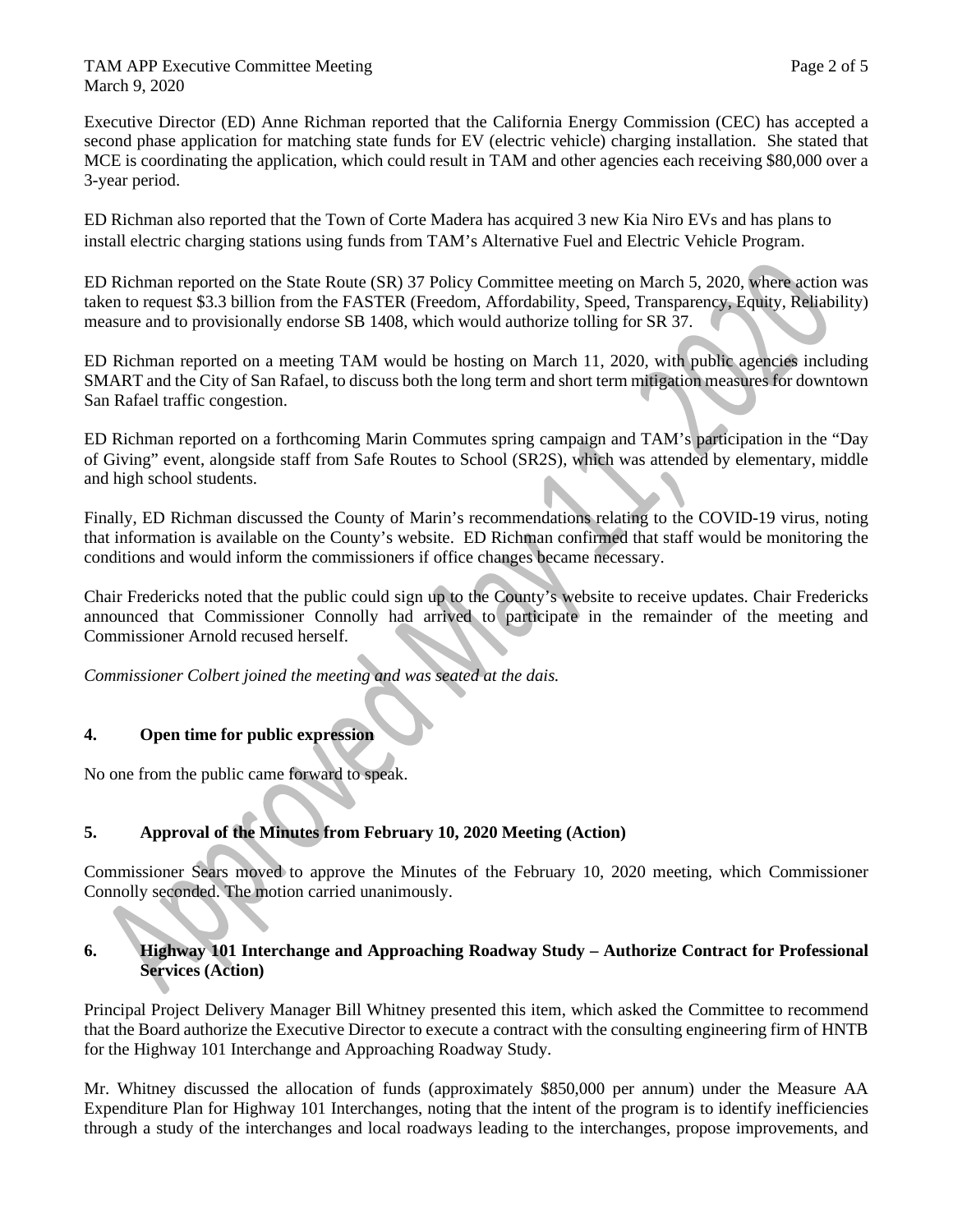provide seed money to attract state and federal funds to provide capital improvements. Mr. Whitney discussed a TAM study on bicycle and pedestrian improvements relating to the interchange at East Blithedale and SR 131, which was incorporated into the Ramp Metering Program.

Commissioner Sears stated that the report was invaluable in persuading Caltrans to address traffic congestion.

Mr. Whitney stated that Parisi Transportation Consulting would be working with HNTB to study up to 12 interchanges identified in the Measure AA Expenditure Plan. He discussed details of the study plan, which would include sea level rise impacts, and would explore opportunities to tie in with a project from different agencies.

Mr. Whitney discussed the Request For Proposal (RFP) process, which attracted 5 different proposals, noting that the selected team includes Parisi as the local expert on their sub list. He explained that the scope of work has been determined for a fee not to exceed \$1,875,000 with the studies expecting to take approximately 24 months to complete.

Commissioner Sears asked Mr. Whitney to ensure the team utilized sea level rise maps from Marin County.

No one from the public came forward to speak.

Commissioner Sears moved to recommend that the TAM Board authorize the Executive Director to execute a contract with the consulting engineering firm of HNTB for the Highway 101 Interchange and Approaching Roadway Study in an amount not to exceed \$1,875,000, which was seconded by Commissioner Connolly. The motion carried unanimously.

#### **7. Review the FY2020-21 Measure A/AA 1/2-Cent Transportation Sales Tax and the Measure B \$10 Vehicle Registration Fee Revenue Estimates and Budget Development Schedule (Action)**

Deputy Executive Director/Chief Financial Officer Li Zhang introduced this item which asked the Committee to review the FY2020-21 Measure A/AA 1/2-Cent Transportation Sales Tax and the Measure B \$10 Vehicle Registration Fee Revenue Estimates and Budget Development Schedule, and refer them to the TAM Board for review and approval.

Ms. Zhang discussed the timeline for the budget, which should be adopted at the TAM Board's June 25, 2020 meeting, and the \$2.42 million in revenue that was collected from registered vehicles under Measure B during FY2018-19. Ms. Zhang stated that that staff is recommending the same amount to be approved as the projected revenue for the FY2020-21 budget, noting that the Measure B revenue generally changes very little due to the nature of being a fixed amount fee per vehicle.

Ms. Zhang discussed sales tax revenue projections and reported on her February meeting with Avenu Insights & Analytics LLC, the consultant that helps TAM and many other local agencies monitor sales tax collections. She stated that staff is recommending the most conservative revenue estimate of \$27.5 million to be used for the development of the FY2020-21 budget development due the current COVID-19 health crisis and its potential impact on the economy, noting that staff would monitor sales tax revenue collection closely and propose any necessary adjustments to the Board at future meetings.

In response to Chair Fredericks, Ms. Zhang stated that the main sectors that contribute sales tax revenue in the County include restaurants and retail. ED Richman noted that information regarding sales tax by category is included in the packet.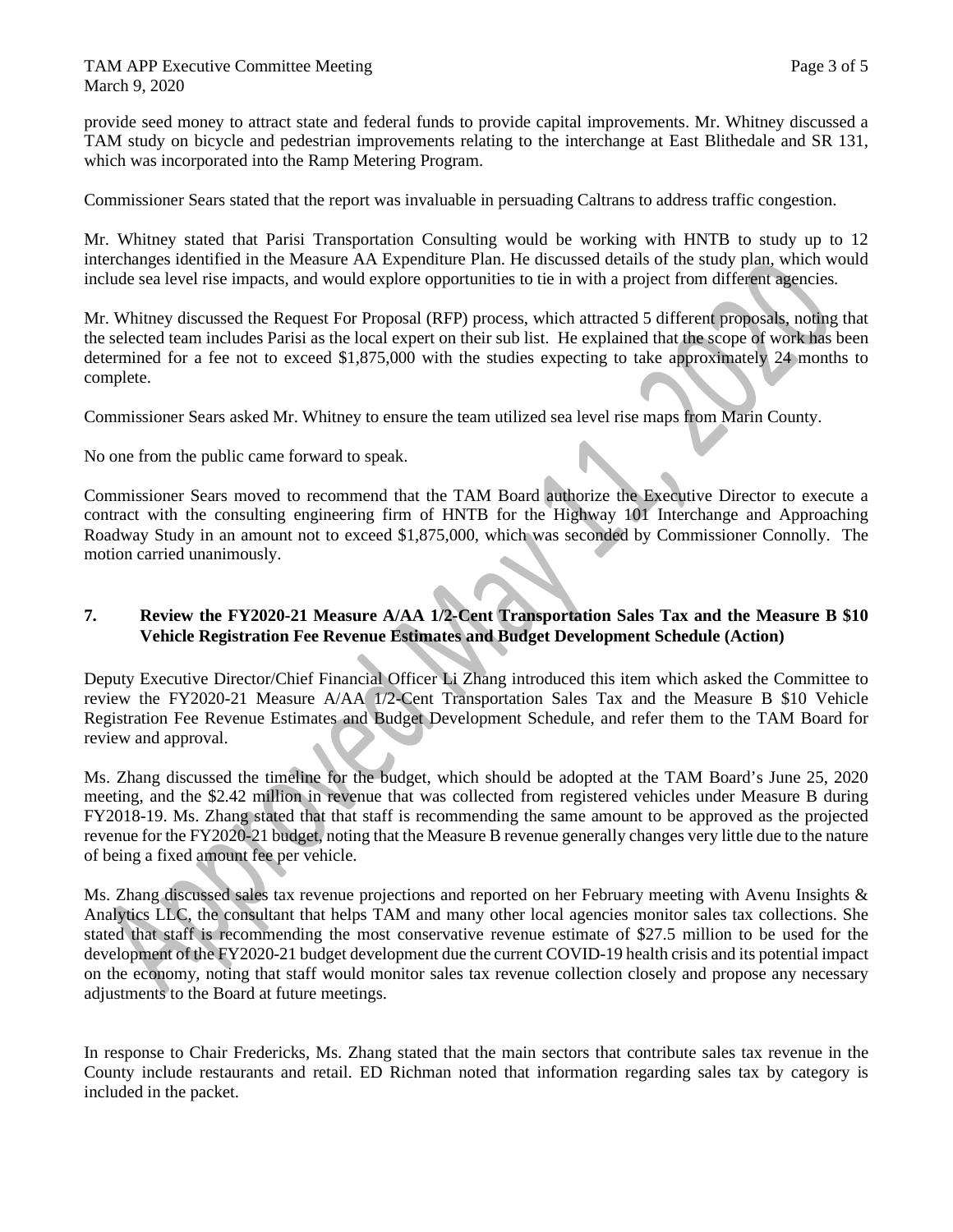Commissioner Colbert expressed surprise that tourism was not included as a source of revenue and Ms. Zhang noted that the spending source would be included in restaurant and gas sales tax.

No one from the public came forward to speak.

Commissioner Sears moved to recommend that the TAM Board review and accept the FY2020-21 Measure A/AA 1/2-Cent Transportation Sales Tax and the Measure B \$10 Vehicle Registration Fee Revenue Estimates and Budget Development Schedule, which was seconded by Commissioner Colbert. The motion carried unanimously.

### **8. Marin County US 101 Bus on Shoulder Feasibility Study Contract Authorization (Action)**

Planning Manager Derek McGill introduced this item with a recommendation that the Committee review and request authorization from the Board for the Executive Director to enter into Contract with Kimley-Horn to prepare the Marin County US 101 Bus on Shoulder Feasibility Study in the amount not to exceed \$308,000.

Mr. McGill confirmed that TAM entered into a funding agreement with the California Department of Transportation (Caltrans) and released an RFP in January 2020 to retain a consultant to perform the study. Mr. McGill explained that Bus on Shoulder programs provide travel time savings and increase transit reliability, particularly during congested periods.

Mr. McGill discussed the operation of a pilot study, the transit operators that use the corridor, and the scope of work that would include operations planning, public outreach, and training for vehicle operators. He noted that TAM would need to work with transit operators, the California Highway Patrol (CHP), Caltrans, and the cities to implement the pilot program.

Mr. McGill discussed the RFP process. He stated that the selection committee unanimously supported the selection of Kimley-Horn & Associates, and that the TAM Board will be asked to approve a contract not to exceed \$308,000, which is the amount TAM received from Caltrans.

Commissioner Connolly and ED Richman discussed Metropolitan Transportation Commission's (MTC's) position on Bus on Shoulder programs, and Mr. McGill noted that MTC is exploring potential areas where Bus on Shoulder might be a feasible solution to improve travel time for transit operators. He stated that Santa Clara and Contra Costa counties are advancing pilot programs.

Commissioner Connolly made a motion to recommend that the Board authorize the ED to enter into Contract with Kimley-Horn to prepare the Marin County US 101 Bus on Shoulder Feasibility Study in the amount not to exceed \$308,000, which was seconded by Commissioner Sears. The motion carried unanimously.

### **9. Plan Bay Area 2050 Marin County Project List (Action)**

Mr. McGill introduced this item, which asked the Committee to review and refer to the TAM Board the Marin County Revised Project List for Plan Bay Area (PBA) 2050, and provide input on a letter of commitment to MTC for improvements to SR 37 (as part of the PBA 2050 effort).

Mr. McGill provided background information on PBA 2050. He discussed the need for TAM to submit projects for inclusion in the Regional Transportation Plan (RTP) every 4 years, noting that the intent of the plan is to meet greenhouse gas reduction targets that are required to continue receiving state and federal funding.

Mr. McGill stated that the Marin County Project List was developed in April 2019 with input from public outreach efforts conducted for Regional Measure 3 (RM3) and Measure AA, and approved by the Board at its April 25, 2019